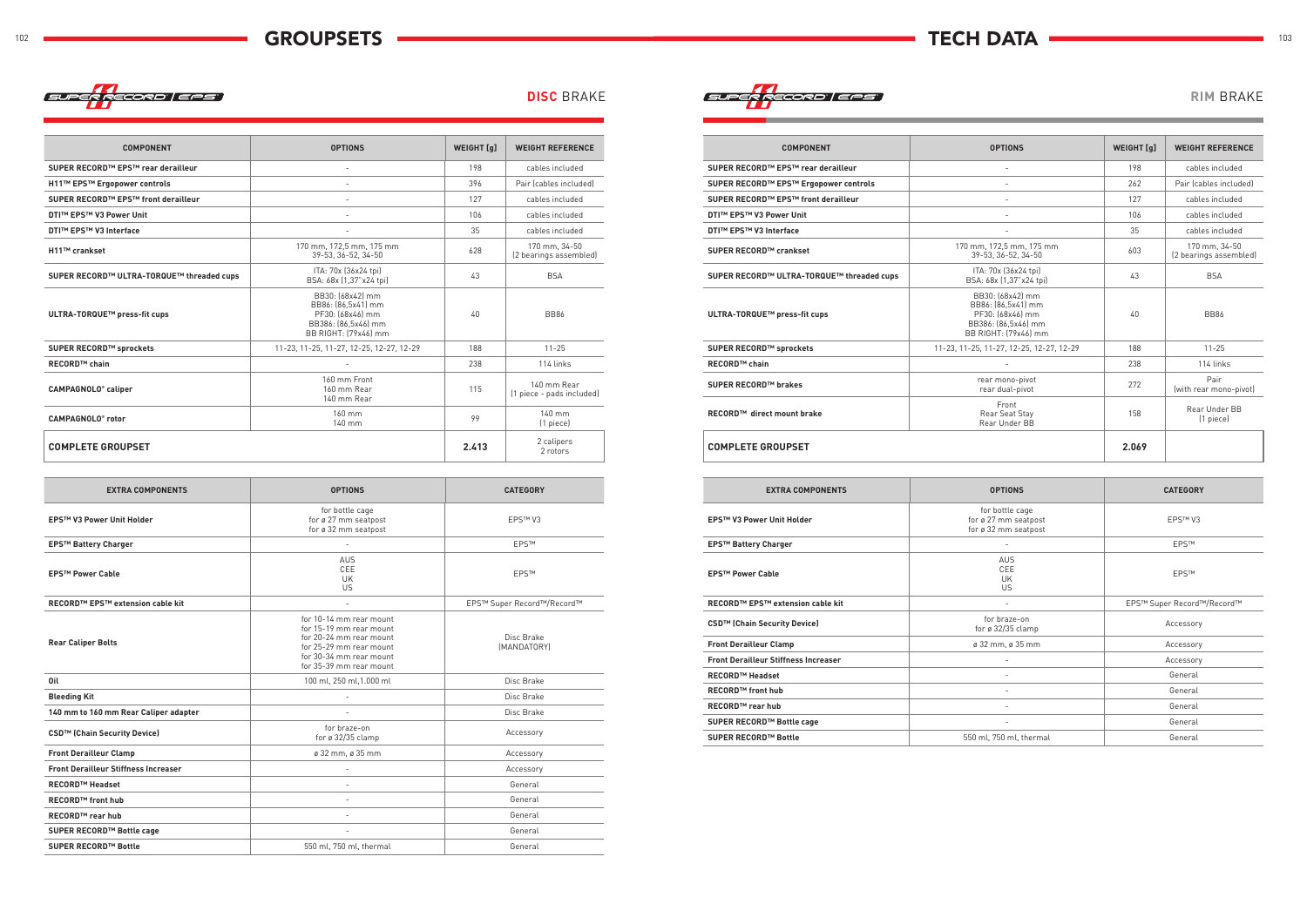

**COMPONENT OPTIONS WEIGHT [g] WEIGHT REFERENCE**



|  | <b>DISC BRAKE</b> |  |  |  |  |
|--|-------------------|--|--|--|--|
|--|-------------------|--|--|--|--|

| SUPER RECORD™ rear derailleur             | short cage<br>medium cage                                                                                 | 166   | short cage                               |
|-------------------------------------------|-----------------------------------------------------------------------------------------------------------|-------|------------------------------------------|
| H11™ Ergopower controls                   |                                                                                                           | 462   | Pair                                     |
| SUPER RECORD™ front derailleur            | without S2 System<br>with S2 System                                                                       | 71    | without S2 System                        |
| H11™ crankset                             | 170 mm, 172,5 mm, 175 mm<br>39-53. 36-52. 34-50                                                           | 628   | 170 mm, 34-50<br>(2 bearings assembled)  |
| SUPER RECORD™ ULTRA-TORQUE™ threaded cups | ITA: 70x (36x24 tpi)<br>BSA: 68x (1,37"x24 tpi)                                                           | 43    | <b>BSA</b>                               |
| ULTRA-TORQUE™ press-fit cups              | BB30: (68x42) mm<br>BB86: [86,5x41] mm<br>PF30: (68x46) mm<br>BB386: (86,5x46) mm<br>BB RIGHT: (79x46) mm | 40    | <b>BB86</b>                              |
| SUPER RECORD™ sprockets                   | 11-23, 11-25, 11-27, 11-29, 12-25, 12-27, 12-29                                                           | 188   | $11 - 25$                                |
| CAMPAGNOLO 11™ sprockets                  | $11 - 32$                                                                                                 | 335   |                                          |
| <b>RECORD™ chain</b>                      |                                                                                                           | 238   | 114 links                                |
| CAMPAGNOLO <sup>®</sup> caliper           | 160 mm Front<br>160 mm Rear<br>140 mm Rear                                                                | 115   | 140 mm Rear<br>(1 piece - pads included) |
| <b>CAMPAGNOLO®</b> rotor                  | 160 mm<br>140 mm                                                                                          | 99    | 140 mm<br>(1 piece)                      |
| <b>COMPLETE GROUPSET</b>                  |                                                                                                           | 2.250 | 2 calipers<br>2 rotors                   |

| <b>EXTRA COMPONENTS</b>                       | <b>OPTIONS</b>                                                                                                                                                 | <b>CATEGORY</b>           |
|-----------------------------------------------|----------------------------------------------------------------------------------------------------------------------------------------------------------------|---------------------------|
| <b>Rear Caliper Bolts</b>                     | for 10-14 mm rear mount<br>for 15-19 mm rear mount<br>for 20-24 mm rear mount<br>for 25-29 mm rear mount<br>for 30-34 mm rear mount<br>for 35-39 mm rear mount | Disc Brake<br>(MANDATORY) |
| Oil                                           | 100 ml, 250 ml, 1.000 ml                                                                                                                                       | Disc Brake                |
| <b>Bleeding Kit</b>                           |                                                                                                                                                                | Disc Brake                |
| 140 mm to 160 mm Rear Caliper adapter         |                                                                                                                                                                | Disc Brake                |
| CSD <sup>™</sup> (Chain Security Device)      | for braze-on<br>for ø $32/35$ clamp                                                                                                                            | Accessory                 |
| <b>Front Derailleur Clamp</b>                 | ø 32 mm, ø 35 mm                                                                                                                                               | Accessory                 |
| <b>Front Derailleur cable deviator insert</b> |                                                                                                                                                                | Accessory                 |
| <b>Front Derailleur cable regulator</b>       | ٠                                                                                                                                                              | Accessory                 |
| <b>RECORD™ Headset</b>                        | $\overline{a}$                                                                                                                                                 | General                   |
| <b>RECORD™</b> front hub                      | $\overline{\phantom{0}}$                                                                                                                                       | General                   |
| <b>RECORD™ rear hub</b>                       | ٠                                                                                                                                                              | General                   |
| SUPER RECORD™ Bottle cage                     | ٠                                                                                                                                                              | General                   |
| <b>SUPER RECORD™ Bottle</b>                   | 550 ml, 750 ml, thermal                                                                                                                                        | General                   |

| <b>COMPONENT</b>                          | <b>OPTIONS</b>                                                                                            | <b>WEIGHT</b> [q] | <b>WEIGHT REFERENCE</b>                 |
|-------------------------------------------|-----------------------------------------------------------------------------------------------------------|-------------------|-----------------------------------------|
| SUPER RECORD™ rear derailleur             | short cage<br>medium cage                                                                                 | 166               | short cage                              |
| SUPER RECORD™ Ergopower controls          |                                                                                                           | 342               | Pair                                    |
| SUPER RECORD™ front derailleur            | without S2 System<br>with S2 System                                                                       | 71                | without S2 System                       |
| SUPER RECORD™ crankset                    | 170 mm, 172,5 mm, 175 mm<br>39-53, 36-52, 34-50                                                           | 603               | 170 mm, 34-50<br>(2 bearings assembled) |
| SUPER RECORD™ ULTRA-TORQUE™ threaded cups | ITA: 70x (36x24 tpi)<br>BSA: 68x (1,37"x24 tpi)                                                           | 43                | <b>BSA</b>                              |
| ULTRA-TORQUE™ press-fit cups              | BB30: (68x42) mm<br>BB86: [86,5x41] mm<br>PF30: (68x46) mm<br>BB386: [86,5x46] mm<br>BB RIGHT: (79x46) mm | 40                | <b>BB86</b>                             |
| SUPER RECORD™ sprockets                   | 11-23, 11-25, 11-27, 11-29, 12-25, 12-27, 12-29                                                           | 188               | $11 - 25$                               |
| CAMPAGNOLO 11™ sprockets                  | $11 - 32$                                                                                                 | 335               | $\overline{a}$                          |
| <b>RECORD™ chain</b>                      | $\overline{\phantom{0}}$                                                                                  | 238               | 114 links                               |
| SUPER RECORD™ brakes                      | rear mono-pivot<br>rear dual-pivot                                                                        | 272               | Pair<br>(with rear mono-pivot)          |
| RECORD™ direct mount brake                | Front<br>Rear Seat Stay<br>Rear Under BB                                                                  | 158               | Rear Under BB<br>(1 piece)              |
| <b>COMPLETE GROUPSET</b>                  |                                                                                                           | 1.920             |                                         |

| <b>EXTRA COMPONENTS</b>                       | <b>OPTIONS</b>                           | <b>CATEGORY</b> |
|-----------------------------------------------|------------------------------------------|-----------------|
| CSD™ (Chain Security Device)                  | for braze-on<br>for ø 32/35 clamp        | Accessory       |
| <b>Front Derailleur Clamp</b>                 | $\varnothing$ 32 mm, $\varnothing$ 35 mm | Accessory       |
| <b>Front Derailleur cable deviator insert</b> | $\overline{\phantom{a}}$                 | Accessory       |
| Front Derailleur cable regulator              |                                          | Accessory       |
| <b>RECORD™ Headset</b>                        | $\overline{\phantom{a}}$                 | General         |
| <b>RECORD™ front hub</b>                      | $\overline{\phantom{a}}$                 | General         |
| <b>RECORD™ rear hub</b>                       | $\overline{\phantom{a}}$                 | General         |
| SUPER RECORD™ Bottle cage                     | $\overline{\phantom{a}}$                 | General         |
| SUPER RECORD™ Bottle                          | 550 ml, 750 ml, thermal                  | General         |
|                                               |                                          |                 |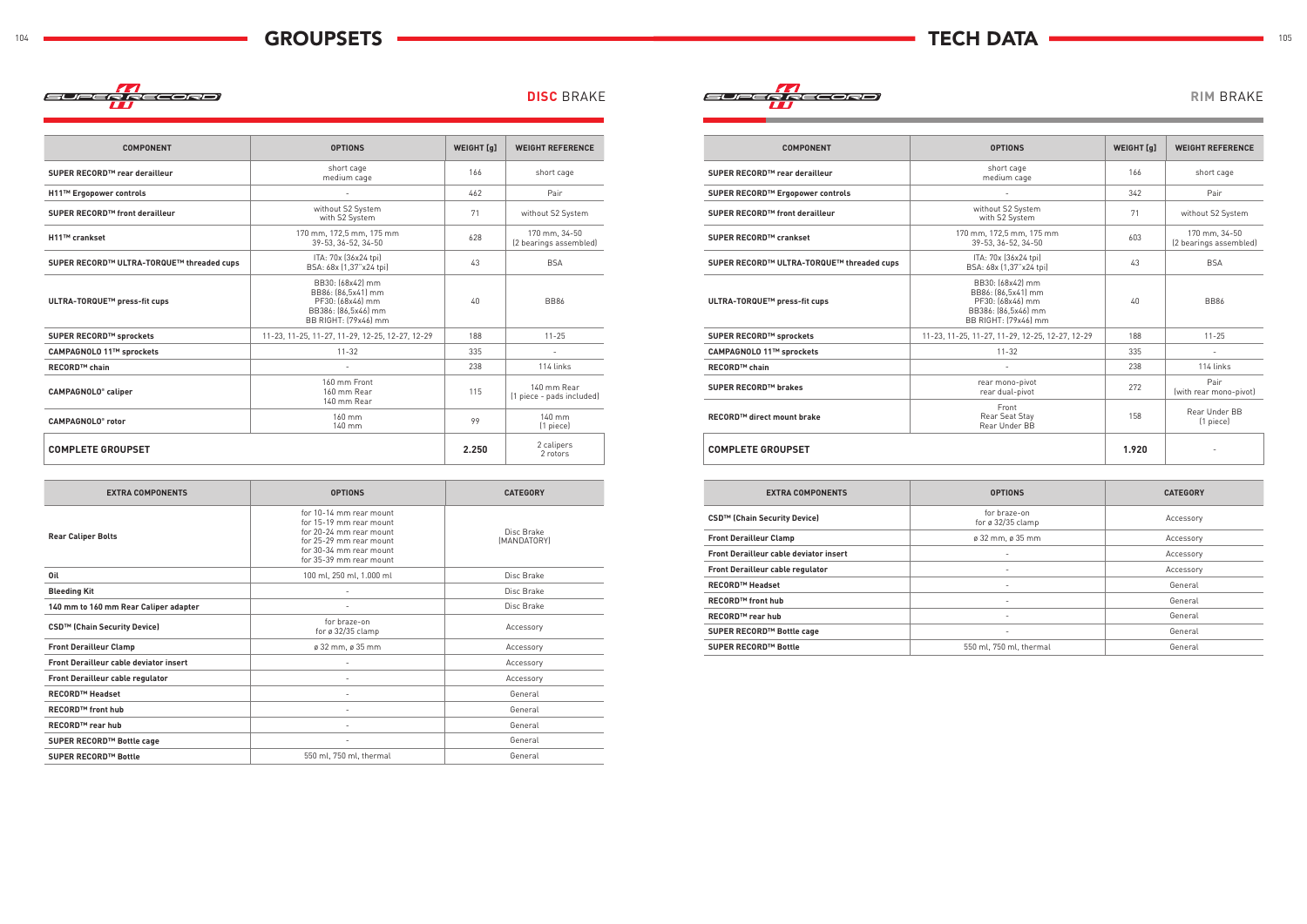



| <b>COMPONENT</b>                     | <b>OPTIONS</b>                                                                                            | <b>WEIGHT</b> [q] | <b>WEIGHT REFERENCE</b>                  |
|--------------------------------------|-----------------------------------------------------------------------------------------------------------|-------------------|------------------------------------------|
| RECORD™ EPS™ rear derailleur         | $\qquad \qquad -$                                                                                         | 203               | cables included                          |
| H11™ EPS™ Ergopower controls         |                                                                                                           | 396               | Pair<br>(cables included)                |
| <b>RECORD™ EPS™ front derailleur</b> |                                                                                                           | 133               | cables included                          |
| <b>DTI™ EPS™ V3 Power Unit</b>       |                                                                                                           | 106               | cables included                          |
| <b>DTI™ EPS™ V3 Interface</b>        |                                                                                                           | 35                | cables included                          |
| H11™ crankset                        | 170 mm, 172,5 mm, 175 mm<br>39-53. 36-52. 34-50                                                           | 628               | 170 mm, 34-50<br>(2 bearings assembled)  |
| RECORD™ ULTRA-TORQUE™ threaded cups  | ITA: 70x (36x24 tpi)<br>BSA: 68x (1,37"x24 tpi)                                                           | 45                | <b>BSA</b>                               |
| ULTRA-TORQUE™ press-fit cups         | BB30: (68x42) mm<br>BB86: (86,5x41) mm<br>PF30: (68x46) mm<br>BB386: (86,5x46) mm<br>BB RIGHT: (79x46) mm | 40                | <b>BB86</b>                              |
| <b>RECORD™ sprockets</b>             | 11-23, 11-25, 11-27, 12-25, 12-27, 12-29                                                                  | 211               | $11 - 25$                                |
| <b>RECORD™ chain</b>                 |                                                                                                           | 238               | 114 links                                |
| <b>CAMPAGNOLO®</b> caliper           | 160 mm Front<br>160 mm Rear<br>140 mm Rear                                                                | 115               | 140 mm Rear<br>(1 piece - pads included) |
| <b>CAMPAGNOLO®</b> rotor             | 160 mm<br>140 mm                                                                                          | 99                | 140 mm<br>(1 piece)                      |
| <b>COMPLETE GROUPSET</b>             |                                                                                                           | 2.447             | 2 calipers<br>2 rotors                   |

| <b>EXTRA COMPONENTS</b>                     | <b>OPTIONS</b>                                                                                                                                                 | <b>CATEGORY</b>            |
|---------------------------------------------|----------------------------------------------------------------------------------------------------------------------------------------------------------------|----------------------------|
| <b>EPS™ V3 Power Unit Holder</b>            | for bottle cage<br>for ø 27 mm seatpost<br>for ø 32 mm seatpost                                                                                                | EPSTM V3                   |
| <b>EPS™ Battery Charger</b>                 |                                                                                                                                                                | <b>EPSTM</b>               |
| <b>EPS™ Power Cable</b>                     | <b>AUS</b><br>CEE<br><b>UK</b><br>US                                                                                                                           | <b>EPSTM</b>               |
| <b>RECORD™ EPS™ extension cable kit</b>     | $\sim$                                                                                                                                                         | EPS™ Super Record™/Record™ |
| <b>Rear Caliper Bolts</b>                   | for 10-14 mm rear mount<br>for 15-19 mm rear mount<br>for 20-24 mm rear mount<br>for 25-29 mm rear mount<br>for 30-34 mm rear mount<br>for 35-39 mm rear mount | Disc Brake<br>(MANDATORY)  |
| Oil                                         | 100 ml, 250 ml, 1.000 ml                                                                                                                                       | Disc Brake                 |
| <b>Bleeding Kit</b>                         |                                                                                                                                                                | Disc Brake                 |
| 140 mm to 160 mm Rear Caliper adapter       |                                                                                                                                                                | Disc Brake                 |
| CSD™ (Chain Security Device)                | for braze-on<br>for ø 32/35 clamp                                                                                                                              | Accessory                  |
| <b>Front Derailleur Clamp</b>               | ø 32 mm, ø 35 mm                                                                                                                                               | Accessory                  |
| <b>Front Derailleur Stiffness Increaser</b> |                                                                                                                                                                | Accessory                  |
| <b>RECORD™ Headset</b>                      |                                                                                                                                                                | General                    |
| <b>RECORD™ front hub</b>                    |                                                                                                                                                                | General                    |
| <b>RECORD™</b> rear hub                     |                                                                                                                                                                | General                    |
| SUPER RECORD™ Bottle cage                   | ٠                                                                                                                                                              | General                    |
| <b>SUPER RECORD™ Bottle</b>                 | 550 ml, 750 ml, thermal                                                                                                                                        | General                    |

| <b>COMPONENT</b>                     | <b>OPTIONS</b>                                                                                            | <b>WEIGHT</b> [q] | <b>WEIGHT REFERENCE</b>                 |
|--------------------------------------|-----------------------------------------------------------------------------------------------------------|-------------------|-----------------------------------------|
| RECORD™ EPS™ rear derailleur         | $\overline{\phantom{a}}$                                                                                  | 203               | cables included                         |
| RECORD™ EPS™ Ergopower controls      |                                                                                                           | 266               | Pair<br>(cables included)               |
| <b>RECORD™ EPS™ front derailleur</b> |                                                                                                           | 133               | cables included                         |
| <b>DTI™ EPS™ V3 Power Unit</b>       | $\overline{a}$                                                                                            | 106               | cables included                         |
| <b>DTI™ EPS™ V3 Interface</b>        |                                                                                                           | 35                | cables included                         |
| <b>RECORD™ crankset</b>              | 170 mm, 172,5 mm, 175 mm<br>39-53, 36-52, 34-50                                                           | 651               | 170 mm, 34-50<br>(2 bearings assembled) |
| RECORD™ ULTRA-TORQUE™ threaded cups  | ITA: 70x (36x24 tpi)<br>BSA: 68x (1,37"x24 tpi)                                                           | 45                | <b>BSA</b>                              |
| ULTRA-TORQUE™ press-fit cups         | BB30: (68x42) mm<br>BB86: [86,5x41] mm<br>PF30: (68x46) mm<br>BB386: [86,5x46] mm<br>BB RIGHT: [79x46] mm | 40                | <b>BB86</b>                             |
| <b>RECORD™ sprockets</b>             | 11-23, 11-25, 11-27, 12-25, 12-27, 12-29                                                                  | 211               | $11 - 25$                               |
| <b>RECORD™ chain</b>                 |                                                                                                           | 238               | 114 links                               |
| <b>RECORD™ brakes</b>                | rear mono-pivot<br>rear dual-pivot                                                                        | 293               | Pair<br>(with rear mono-pivot)          |
| RECORD™ direct mount brake           | Front<br>Rear Seat Stay<br>Rear Under BB                                                                  | 158               | Rear Under BB<br>(1 piece)              |
| <b>COMPLETE GROUPSET</b>             |                                                                                                           | 2.176             |                                         |

| <b>EXTRA COMPONENTS</b>                     | <b>OPTIONS</b>                                                  | <b>CATEGORY</b>            |
|---------------------------------------------|-----------------------------------------------------------------|----------------------------|
| EPS™ V3 Power Unit Holder                   | for bottle cage<br>for ø 27 mm seatpost<br>for ø 32 mm seatpost | <b>EPS™V3</b>              |
| <b>EPS™ Battery Charger</b>                 | $\overline{\phantom{a}}$                                        | <b>EPSTM</b>               |
| <b>EPS™ Power Cable</b>                     | <b>AUS</b><br>CEE<br>UK<br>US                                   | <b>EPSTM</b>               |
| <b>RECORD™ EPS™ extension cable kit</b>     |                                                                 | EPS™ Super Record™/Record™ |
| CSD™ (Chain Security Device)                | for braze-on<br>for ø $32/35$ clamp                             | Accessory                  |
| <b>Front Derailleur Clamp</b>               | ø 32 mm, ø 35 mm                                                | Accessory                  |
| <b>Front Derailleur Stiffness Increaser</b> |                                                                 | Accessory                  |
| <b>RECORD™ Headset</b>                      |                                                                 | General                    |
| <b>RECORD™ front hub</b>                    |                                                                 | General                    |
| <b>RECORD™ rear hub</b>                     | $\overline{\phantom{a}}$                                        | General                    |
| SUPER RECORD™ Bottle cage                   | $\overline{\phantom{a}}$                                        | General                    |
| SUPER RECORD™ Bottle                        | 550 ml, 750 ml, thermal                                         | General                    |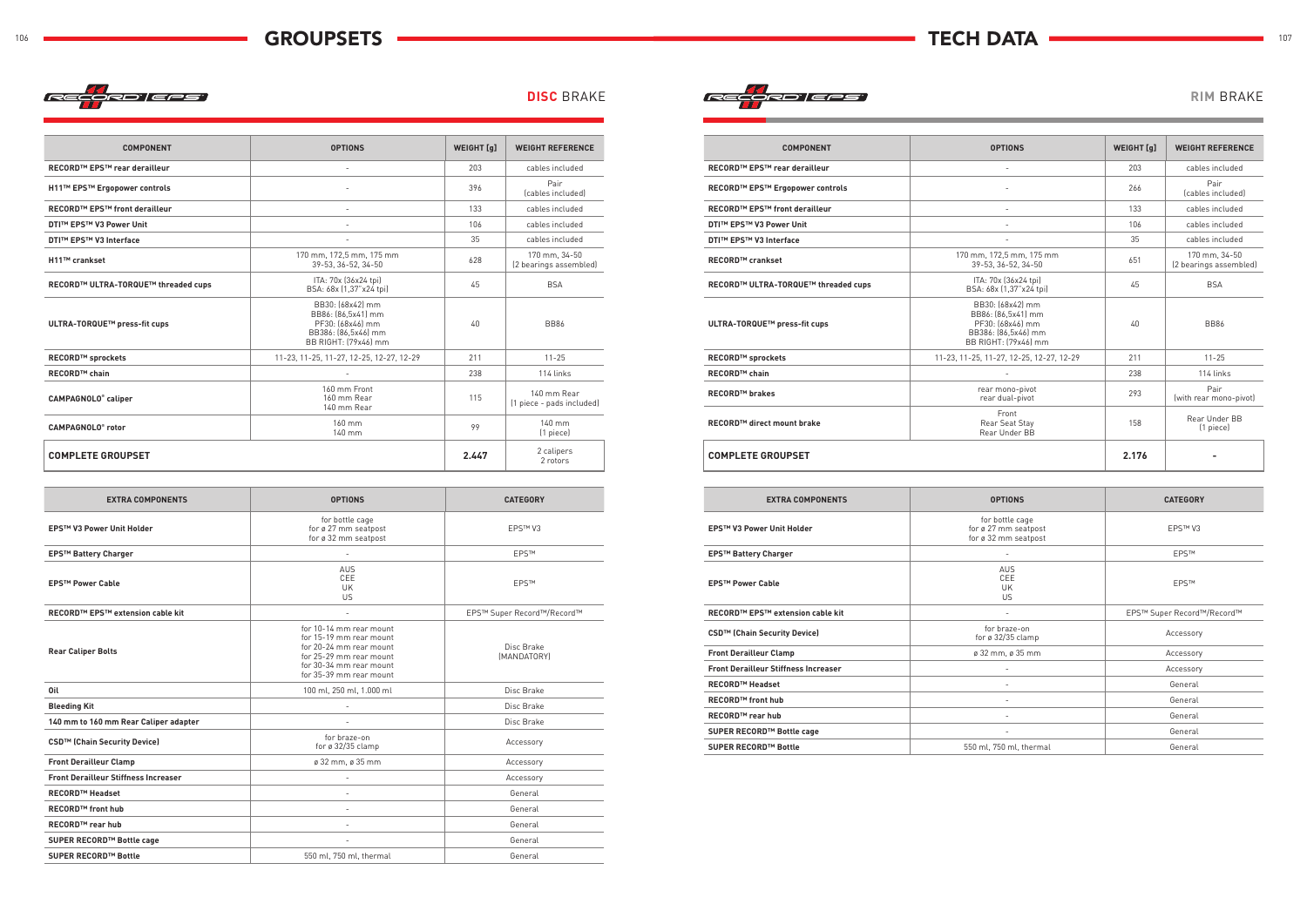

|  | <b>DISC BRAKE</b> |  |  |  |  |
|--|-------------------|--|--|--|--|
|--|-------------------|--|--|--|--|



| <b>COMPONENT</b>                      | <b>OPTIONS</b>                                                                                            | WEIGHT [g] | <b>WEIGHT REFERENCE</b>                  |
|---------------------------------------|-----------------------------------------------------------------------------------------------------------|------------|------------------------------------------|
| RECORD™ rear derailleur               | short cage<br>medium cage                                                                                 | 170        | short cage                               |
| H11™ Ergopower controls               |                                                                                                           | 462        | Pair                                     |
| <b>RECORD™ front derailleur</b>       | without S2 System<br>with S2 System                                                                       | 75         | without S2 System                        |
| H11™ crankset                         | 170 mm, 172,5 mm, 175 mm<br>39-53. 36-52. 34-50                                                           | 628        | 170 mm, 34-50<br>(2 bearings assembled)  |
| RECORD™ ULTRA-TORQUE™ threaded cups   | ITA: 70x (36x24 tpi)<br>BSA: 68x [1,37"x24 tpi]                                                           | 45         | <b>BSA</b>                               |
| ULTRA-TORQUE™ press-fit cups          | BB30: (68x42) mm<br>BB86: [86,5x41] mm<br>PF30: [68x46] mm<br>BB386: [86,5x46] mm<br>BB RIGHT: (79x46) mm | 40         | <b>BB86</b>                              |
| <b>RECORD™ sprockets</b>              | 11-23, 11-25, 11-27, 11-29, 12-25, 12-27, 12-29                                                           | 211        | $11 - 25$                                |
| CAMPAGNOLO 11™ sprockets              | $11 - 32$                                                                                                 | 335        |                                          |
| <b>RECORD™ chain</b>                  |                                                                                                           | 238        | 114 links                                |
| <b>CAMPAGNOLO<sup>®</sup></b> caliper | 160 mm Front<br>160 mm Rear<br>140 mm Rear                                                                | 115        | 140 mm Rear<br>(1 piece - pads included) |
| <b>CAMPAGNOLO®</b> rotor              | 160 mm<br>140 mm                                                                                          | 99         | 140 mm<br>(1 piece)                      |
| <b>COMPLETE GROUPSET</b>              |                                                                                                           | 2.281      | 2 calipers<br>2 rotors                   |

| <b>EXTRA COMPONENTS</b>                       | <b>OPTIONS</b>                                                                                                                                                 | <b>CATEGORY</b>           |
|-----------------------------------------------|----------------------------------------------------------------------------------------------------------------------------------------------------------------|---------------------------|
| <b>Rear Caliper Bolts</b>                     | for 10-14 mm rear mount<br>for 15-19 mm rear mount<br>for 20-24 mm rear mount<br>for 25-29 mm rear mount<br>for 30-34 mm rear mount<br>for 35-39 mm rear mount | Disc Brake<br>(MANDATORY) |
| Oil                                           | 100 ml, 250 ml, 1.000 ml                                                                                                                                       | Disc Brake                |
| <b>Bleeding Kit</b>                           |                                                                                                                                                                | Disc Brake                |
| 140 mm to 160 mm Rear Caliper adapter         |                                                                                                                                                                | Disc Brake                |
| CSD™ (Chain Security Device)                  | for braze-on<br>for $\varnothing$ 32/35 clamp                                                                                                                  | Accessory                 |
| <b>Front Derailleur Clamp</b>                 | ø 32 mm, ø 35 mm                                                                                                                                               | Accessory                 |
| <b>Front Derailleur cable deviator insert</b> |                                                                                                                                                                | Accessory                 |
| Front Derailleur cable regulator              |                                                                                                                                                                | Accessory                 |
| <b>RECORD™ Headset</b>                        |                                                                                                                                                                | General                   |
| <b>RECORD™ front hub</b>                      | $\overline{a}$                                                                                                                                                 | General                   |
| <b>RECORD™ rear hub</b>                       | $\overline{a}$                                                                                                                                                 | General                   |
| SUPER RECORD™ Bottle cage                     | $\overline{\phantom{a}}$                                                                                                                                       | General                   |
| <b>SUPER RECORD™ Bottle</b>                   | 550 ml, 750 ml, thermal                                                                                                                                        | General                   |

| <b>COMPONENT</b>                    | <b>OPTIONS</b>                                                                                            | <b>WEIGHT</b> [q] | <b>WEIGHT REFERENCE</b>                 |
|-------------------------------------|-----------------------------------------------------------------------------------------------------------|-------------------|-----------------------------------------|
| RECORD™ rear derailleur             | short cage<br>medium cage                                                                                 | 170               | short cage                              |
| RECORD™ Ergopower controls          |                                                                                                           | 348               | Pair                                    |
| <b>RECORD™ front derailleur</b>     | without S2 System<br>with S2 System                                                                       | 75                | without S2 System                       |
| <b>RECORD™ crankset</b>             | 170 mm, 172,5 mm, 175 mm<br>39-53, 36-52, 34-50                                                           | 651               | 170 mm. 34-50<br>(2 bearings assembled) |
| RECORD™ ULTRA-TORQUE™ threaded cups | ITA: 70x (36x24 tpi)<br>BSA: 68x (1,37"x24 tpi)                                                           | 45                | <b>BSA</b>                              |
| ULTRA-TORQUE™ press-fit cups        | BB30: (68x42) mm<br>BB86: [86,5x41] mm<br>PF30: (68x46) mm<br>BB386: [86,5x46] mm<br>BB RIGHT: (79x46) mm | $40 -$            | <b>BB86</b>                             |
| <b>RECORD™ sprockets</b>            | 11-23, 11-25, 11-27, 11-29, 12-25, 12-27, 12-29                                                           | 211               | $11 - 25$                               |
| CAMPAGNOLO 11™ sprockets            | $11 - 32$                                                                                                 | 335               |                                         |
| <b>RECORD™ chain</b>                |                                                                                                           | 238               | 114 links                               |
| <b>RECORD™ brakes</b>               | rear mono-pivot<br>rear dual-pivot                                                                        | 293               | Pair<br>(with rear mono-pivot)          |
| RECORD™ direct mount brake          | Front<br>Rear Seat Stay<br>Rear Under BB                                                                  | 158               | Rear Under BB<br>(1 piece)              |
| <b>COMPLETE GROUPSET</b>            |                                                                                                           | 2.026             |                                         |

| <b>EXTRA COMPONENTS</b>                       | <b>OPTIONS</b>                                | <b>CATEGORY</b> |
|-----------------------------------------------|-----------------------------------------------|-----------------|
| CSD™ (Chain Security Device)                  | for braze-on<br>for $\varnothing$ 32/35 clamp | Accessory       |
| <b>Front Derailleur</b><br>Clamp              | $\varnothing$ 32 mm, $\varnothing$ 35 mm      | Accessory       |
| <b>Front Derailleur cable deviator insert</b> | $\overline{\phantom{a}}$                      | Accessory       |
| Front Derailleur cable regulator              | $\overline{\phantom{a}}$                      | Accessory       |
| <b>RECORD™ Headset</b>                        | $\overline{\phantom{a}}$                      | General         |
| <b>RECORD™ front hub</b>                      | $\overline{\phantom{a}}$                      | General         |
| <b>RECORD™ rear hub</b>                       |                                               | General         |
| SUPER RECORD™ Bottle cage                     | $\overline{\phantom{a}}$                      | General         |
| <b>Bottle</b>                                 | 550 ml, 750 ml, thermal                       | General         |
|                                               |                                               |                 |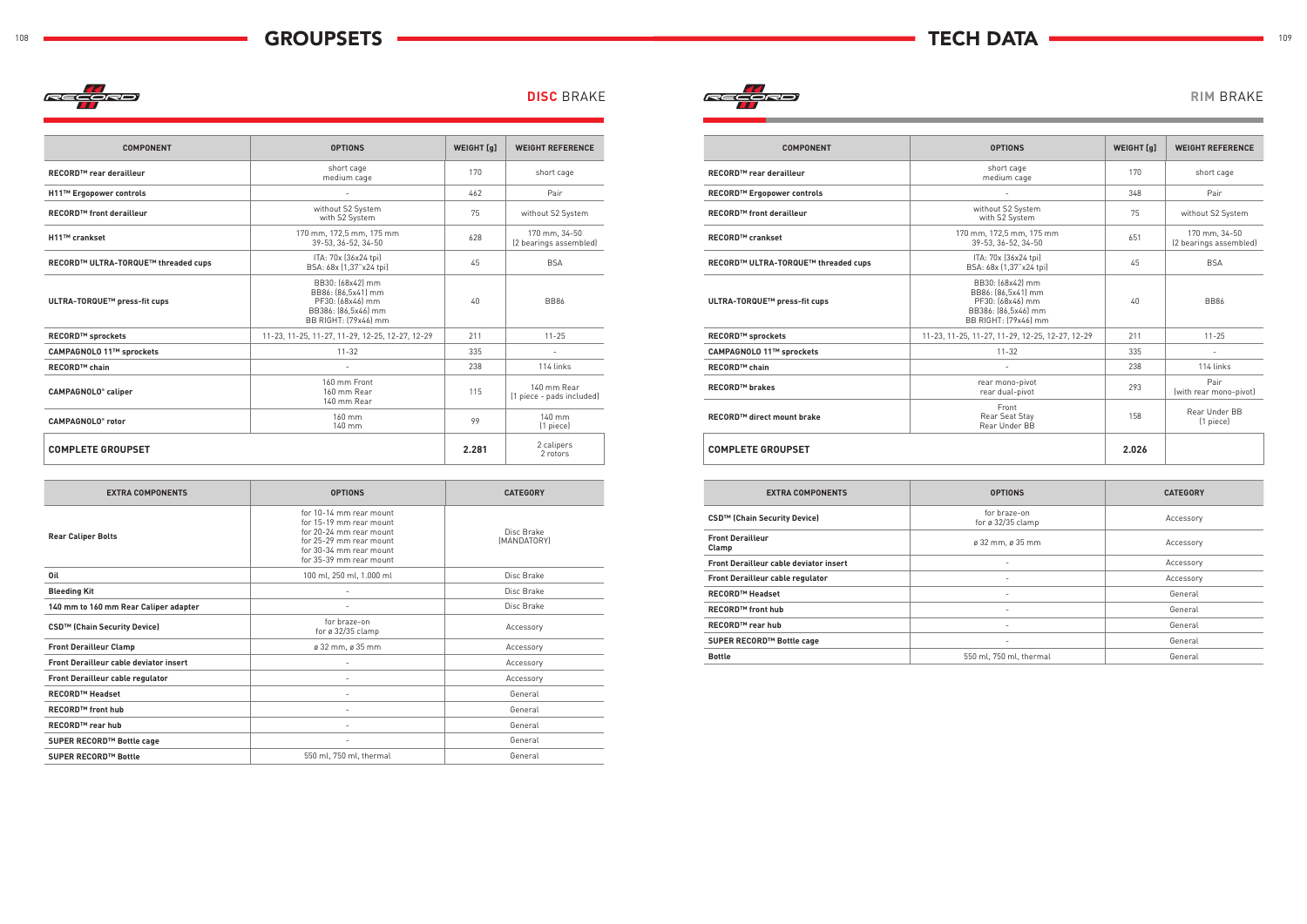### 110 TECH DATA **TECH DATA GROUPSETS TECH DATA** 111 **GROUPSETS**

77)<br>GEORUS (GRS)<br>W

**RIM BRAKE DISC** BRAKE

| <b>COMPONENT</b>                      | <b>OPTIONS</b>                                                                                            | <b>WEIGHT</b> [q] | <b>WEIGHT REFERENCE</b>                 |
|---------------------------------------|-----------------------------------------------------------------------------------------------------------|-------------------|-----------------------------------------|
| CHORUS™ EPS™ rear derailleur          |                                                                                                           | 225               | cables included                         |
| CHORUS™ EPS™ Ergopower controls       | $\blacksquare$                                                                                            | 293               | Pair<br>(cables included)               |
| CHORUS™ EPS™ front derailleur         |                                                                                                           | 149               | cables included                         |
| DTI™ CHORUS™ EPS™ V2 Power Unit       |                                                                                                           | 130               | cables included                         |
| <b>DTI™ CHORUS™ EPS™ V2 Interface</b> |                                                                                                           | 24                | cables included                         |
| CHORUS™ crankset                      | 170 mm, 172,5 mm, 175 mm<br>39-53, 36-52, 34-50                                                           | 686               | 170 mm, 34-50<br>(2 bearings assembled) |
| RECORD™ ULTRA-TORQUE™ threaded cups   | ITA: 70x (36x24 tpi)<br>BSA: 68x (1,37"x24 tpi)                                                           | 45                | <b>BSA</b>                              |
| ULTRA-TORQUE™ press-fit cups          | BB30: (68x42) mm<br>BB86: [86,5x41] mm<br>PF30: (68x46) mm<br>BB386: (86,5x46) mm<br>BB RIGHT: (79x46) mm | 40                | <b>BB86</b>                             |
| CHORUS™ sprockets                     | 11-23, 11-25, 11-27, 12-25, 12-27, 12-29                                                                  | 247               | $11 - 25$                               |
| CHORUS™ chain                         | L.                                                                                                        | 259               | 114 links                               |
| <b>CHORUS™ brakes</b>                 | -                                                                                                         | 302               | Pair                                    |
| DIRECT™ direct mount brake            | Front<br>Rear Seat Stay                                                                                   | 183               | 1 piece                                 |
| <b>COMPLETE GROUPSET</b>              |                                                                                                           | 2.355             |                                         |

| <b>EXTRA COMPONENTS</b>                       | <b>OPTIONS</b>                                                     | <b>CATEGORY</b>     |
|-----------------------------------------------|--------------------------------------------------------------------|---------------------|
| <b>EPS™ V2 Power Unit Holder</b>              | for external mount<br>for ø 27 mm seatpost<br>for ø 32 mm seatpost | EPSTM V2            |
| <b>EPS™ Battery Charger</b>                   |                                                                    | <b>EPSTM</b>        |
| <b>EPS™ Power Cable</b>                       | <b>AUS</b><br>CEE<br>UK<br>US                                      | <b>EPSTM</b>        |
| CHORUS™ EPS™ extension cable kit              | 3 cables kit<br>cable PU to Interface                              | <b>EPS™ Chous</b>   |
| EPS™ V2 Power Unit charging cable extension   |                                                                    | EPS™ V <sub>2</sub> |
| CSD <sup>™</sup> (Chain Security Device)      | for braze-on<br>for $\varnothing$ 32/35 clamp                      | Accessory           |
| <b>Front Derailleur Clamp</b>                 | ø 32 mm, ø 35 mm                                                   | Accessory           |
| <b>Front Derailleur cable deviator insert</b> |                                                                    | Accessory           |
| <b>RECORD™ Headset</b>                        | ٠                                                                  | General             |
| <b>RECORD™ front hub</b>                      |                                                                    | General             |
| <b>RECORD™ rear hub</b>                       |                                                                    | General             |
| SUPER RECORD™ Bottle cage                     |                                                                    | General             |
| <b>SUPER RECORD™ Bottle</b>                   | 550 ml, 750 ml, thermal                                            | General             |

| <b>COMPONENT</b>                       | <b>OPTIONS</b>                                                                                                                                                 | <b>WEIGHT</b> [q] | <b>WEIGHT REFERENCE</b>                  |
|----------------------------------------|----------------------------------------------------------------------------------------------------------------------------------------------------------------|-------------------|------------------------------------------|
| CHORUS™ rear derailleur                | short cage<br>medium cage                                                                                                                                      | 183               | short cage                               |
| H11™ Ergopower controls                | $\overline{a}$                                                                                                                                                 | 462               | Pair                                     |
| <b>CHORUS™ front derailleur</b>        | without S2 System<br>with S2 System                                                                                                                            | 76                | without S2 System                        |
| H11™ crankset                          | 170 mm, 172,5 mm, 175 mm<br>39-53, 36-52, 34-50                                                                                                                | 628               | 170 mm, 34-50<br>(2 bearings assembled)  |
| RECORD™ ULTRA-TORQUE™ threaded cups    | ITA: 70x (36x24 tpi)<br>BSA: 68x (1,37"x24 tpi)                                                                                                                | 45                | <b>BSA</b>                               |
| ULTRA-TORQUE™ press-fit cups           | BB30: (68x42) mm<br>BB86: [86,5x41] mm<br>PF30: (68x46) mm<br>BB386: [86,5x46] mm<br>BB RIGHT: (79x46) mm                                                      | 40                | <b>BB86</b>                              |
| CHORUS™ sprockets                      | 11-23, 11-25, 11-27, 11-29, 12-25, 12-27, 12-29                                                                                                                | 247               | $11 - 25$                                |
| CAMPAGNOLO 11™ sprockets               | $11 - 32$                                                                                                                                                      | 335               | $\overline{\phantom{a}}$                 |
| CHORUS™ chain                          |                                                                                                                                                                | 259               | 114 links                                |
| CAMPAGNOLO <sup>®</sup> caliper        | 160 mm Front<br>160 mm Rear<br>140 mm Rear                                                                                                                     | 115               | 140 mm Rear<br>(1 piece - pads included) |
| <b>CAMPAGNOLO®</b> rotor               | 160 mm<br>140 mm                                                                                                                                               | 99                | 140 mm<br>(1 piece)                      |
| <b>COMPLETE GROUPSET</b>               |                                                                                                                                                                | 2.352             | 2 calipers<br>2 rotors                   |
|                                        |                                                                                                                                                                |                   |                                          |
| <b>EXTRA COMPONENTS</b>                | <b>OPTIONS</b>                                                                                                                                                 |                   | <b>CATEGORY</b>                          |
| <b>Rear Caliper Bolts</b>              | for 10-14 mm rear mount<br>for 15-19 mm rear mount<br>for 20-24 mm rear mount<br>for 25-29 mm rear mount<br>for 30-34 mm rear mount<br>for 35-39 mm rear mount |                   | Disc Brake<br>(MANDATORY)                |
| Oil                                    | 100 ml, 250 ml, 1.000 ml                                                                                                                                       |                   | Disc Brake                               |
| <b>Bleeding Kit</b>                    |                                                                                                                                                                |                   | Disc Brake                               |
| 140 mm to 160 mm Rear Caliper adapter  |                                                                                                                                                                |                   | Disc Brake                               |
| CSD™ (Chain Security Device)           | for braze-on<br>for $\varnothing$ 32/35 clamp                                                                                                                  |                   | Accessory                                |
| <b>Front Derailleur Clamp</b>          | ø 32 mm, ø 35 mm                                                                                                                                               |                   | Accessory                                |
| Front Derailleur cable deviator insert |                                                                                                                                                                |                   | Accessory                                |
| Front Derailleur cable regulator       |                                                                                                                                                                |                   | Accessory                                |
| RECORD™ Headset                        | $\equiv$                                                                                                                                                       |                   | General                                  |
| <b>RECORD™ front hub</b>               | $\overline{\phantom{a}}$                                                                                                                                       |                   | General                                  |
| RECORD™ rear hub                       | $\overline{\phantom{a}}$                                                                                                                                       |                   | General                                  |
| SUPER RECORD™ Bottle cage              |                                                                                                                                                                |                   | General                                  |
| SUPER RECORD™ Bottle                   | 550 ml, 750 ml, thermal                                                                                                                                        |                   | General                                  |

| <b>COMPONENT</b>                       | <b>OPTIONS</b>                                                                                                                                                 | WEIGHT [g] | <b>WEIGHT REFERENCE</b>                  |
|----------------------------------------|----------------------------------------------------------------------------------------------------------------------------------------------------------------|------------|------------------------------------------|
| CHORUS™ rear derailleur                | short cage<br>medium cage                                                                                                                                      | 183        | short cage                               |
| H11™ Ergopower controls                |                                                                                                                                                                | 462        | Pair                                     |
| <b>CHORUS™ front derailleur</b>        | without S2 System<br>with S2 System                                                                                                                            | 76         | without S2 System                        |
| H11™ crankset                          | 170 mm, 172,5 mm, 175 mm<br>39-53, 36-52, 34-50                                                                                                                | 628        | 170 mm, 34-50<br>(2 bearings assembled)  |
| RECORD™ ULTRA-TORQUE™ threaded cups    | ITA: 70x (36x24 tpi)<br>BSA: 68x (1,37"x24 tpi)                                                                                                                | 45         | <b>BSA</b>                               |
| ULTRA-TORQUE™ press-fit cups           | BB30: (68x42) mm<br>BB86: (86,5x41) mm<br>PF30: (68x46) mm<br>BB386: (86,5x46) mm<br>BB RIGHT: [79x46] mm                                                      | 40         | <b>BB86</b>                              |
| CHORUS™ sprockets                      | 11-23, 11-25, 11-27, 11-29, 12-25, 12-27, 12-29                                                                                                                | 247        | $11 - 25$                                |
| CAMPAGNOLO 11™ sprockets               | 11-32                                                                                                                                                          | 335        | $\frac{1}{2}$                            |
| CHORUS <sup>™</sup> chain              |                                                                                                                                                                | 259        | 114 links                                |
| CAMPAGNOLO® caliper                    | 160 mm Front<br>160 mm Rear<br>140 mm Rear                                                                                                                     | 115        | 140 mm Rear<br>(1 piece - pads included) |
| <b>CAMPAGNOLO®</b> rotor               | 160 mm<br>140 mm                                                                                                                                               | 99         | 140 mm<br>(1 piece)                      |
| <b>COMPLETE GROUPSET</b>               |                                                                                                                                                                | 2.352      | 2 calipers<br>2 rotors                   |
|                                        |                                                                                                                                                                |            |                                          |
| <b>EXTRA COMPONENTS</b>                | <b>OPTIONS</b>                                                                                                                                                 |            | <b>CATEGORY</b>                          |
| <b>Rear Caliper Bolts</b>              | for 10-14 mm rear mount<br>for 15-19 mm rear mount<br>for 20-24 mm rear mount<br>for 25-29 mm rear mount<br>for 30-34 mm rear mount<br>for 35-39 mm rear mount |            | Disc Brake<br>(MANDATORY)                |
| Oil                                    | 100 ml, 250 ml, 1.000 ml                                                                                                                                       |            | Disc Brake                               |
| <b>Bleeding Kit</b>                    |                                                                                                                                                                |            | Disc Brake                               |
| 140 mm to 160 mm Rear Caliper adapter  |                                                                                                                                                                |            | Disc Brake                               |
| CSD™ (Chain Security Device)           | for braze-on<br>for ø 32/35 clamp                                                                                                                              |            | Accessory                                |
| <b>Front Derailleur Clamp</b>          | ø 32 mm, ø 35 mm                                                                                                                                               |            | Accessory                                |
| Front Derailleur cable deviator insert | ÷,                                                                                                                                                             |            | Accessory                                |
| Front Derailleur cable regulator       | $\overline{\phantom{m}}$                                                                                                                                       |            | Accessory                                |
| <b>RECORD™ Headset</b>                 | $\overline{\phantom{0}}$                                                                                                                                       |            | General                                  |
| RECORD™ front hub                      | $\overline{\phantom{m}}$                                                                                                                                       |            | General                                  |
| RECORD™ rear hub                       | ÷,                                                                                                                                                             |            | General                                  |
| SUPER RECORD™ Bottle cage              | $\sim$                                                                                                                                                         |            | General                                  |
| SUPER RECORD™ Bottle                   | 550 ml, 750 ml, thermal                                                                                                                                        |            | General                                  |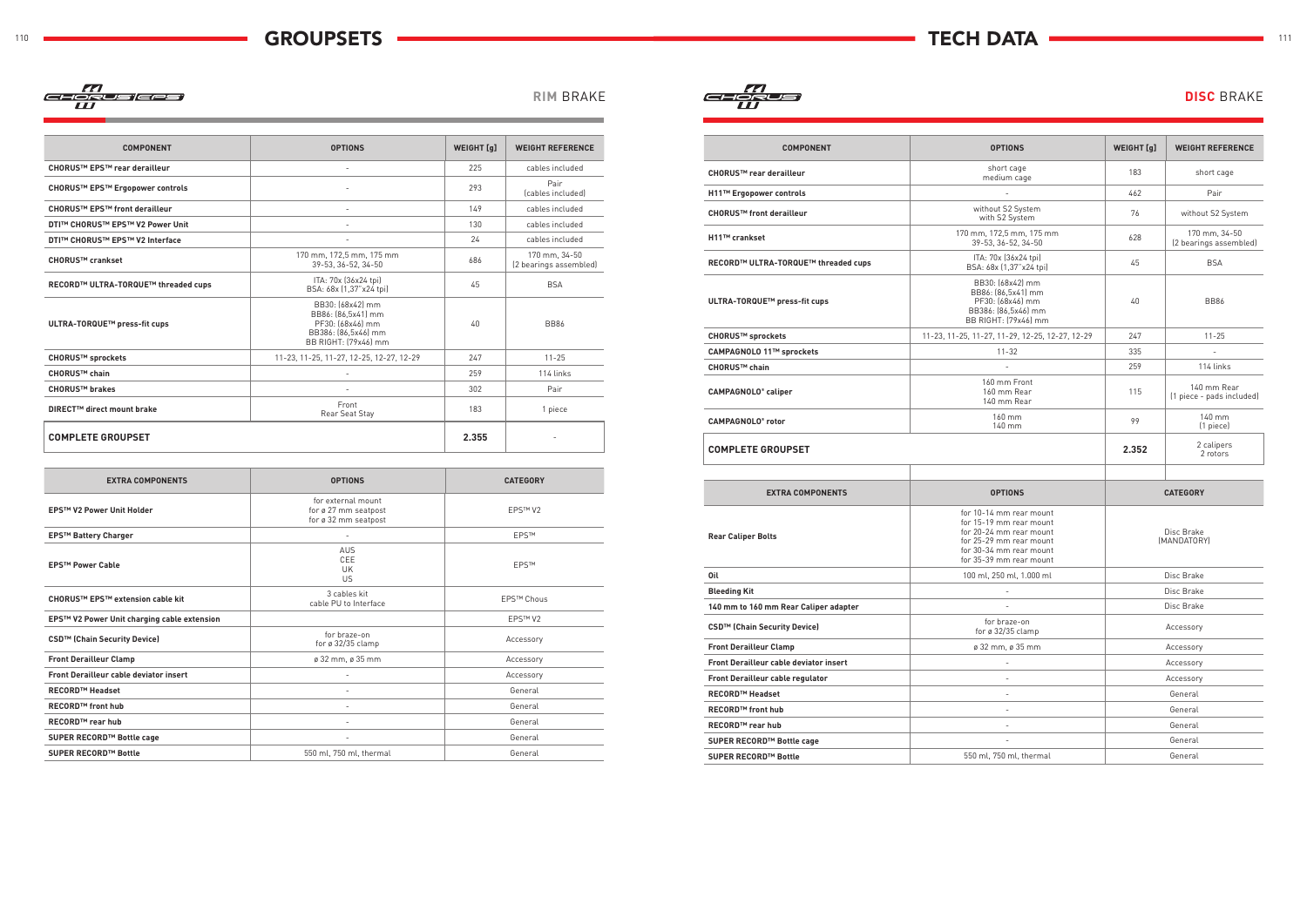

| <b>COMPONENT</b>                    | <b>OPTIONS</b>                                                                                            | <b>WEIGHT</b> [g] | <b>WEIGHT REFERENCE</b>                 |
|-------------------------------------|-----------------------------------------------------------------------------------------------------------|-------------------|-----------------------------------------|
| CHORUS™ rear derailleur             | short cage<br>medium cage                                                                                 | 183               | short cage                              |
| CHORUS™ Ergopower controls          |                                                                                                           | 350               | Pair                                    |
| CHORUS™ front derailleur            | without S2 System<br>with S2 System                                                                       | 76                | without S2 System                       |
| <b>CHORUS™ crankset</b>             | 170 mm, 172,5 mm, 175 mm<br>39-53, 36-52, 34-50                                                           | 686               | 170 mm. 34-50<br>(2 bearings assembled) |
| RECORD™ ULTRA-TORQUE™ threaded cups | ITA: 70x (36x24 tpi)<br>BSA: 68x (1,37"x24 tpi)                                                           | 45                | <b>BSA</b>                              |
| ULTRA-TORQUE™ press-fit cups        | BB30: (68x42) mm<br>BB86: (86,5x41) mm<br>PF30: (68x46) mm<br>BB386: (86,5x46) mm<br>BB RIGHT: (79x46) mm | 40                | <b>BB86</b>                             |
| CHORUS™ sprockets                   | 11-23, 11-25, 11-27, 11-29, 12-25, 12-27, 12-29                                                           | 247               | $11 - 25$                               |
| CAMPAGNOLO 11™ sprockets            | $11 - 32$                                                                                                 | 335               | $\overline{\phantom{a}}$                |
| CHORUS™ chain                       |                                                                                                           | 259               | 114 links                               |
| <b>CHORUS™ brakes</b>               |                                                                                                           | 302               | Pair                                    |
| DIRECT™ direct mount brake          | Front<br>Rear Seat Stay                                                                                   | 183               | 1 piece                                 |
| <b>COMPLETE GROUPSET</b>            |                                                                                                           | 2.143             |                                         |

| <b>EXTRA COMPONENTS</b>                       | <b>OPTIONS</b>                           | <b>CATEGORY</b> |
|-----------------------------------------------|------------------------------------------|-----------------|
| CSD™ (Chain Security Device)                  | for braze-on<br>for $\alpha$ 32/35 clamp | Accessory       |
| <b>Front Derailleur Clamp</b>                 | $\varnothing$ 32 mm, $\varnothing$ 35 mm | Accessory       |
| <b>Front Derailleur cable deviator insert</b> | $\overline{\phantom{0}}$                 | Accessory       |
| Front Derailleur cable regulator              | $\overline{\phantom{a}}$                 | Accessory       |
| <b>RECORD™ Headset</b>                        | $\overline{\phantom{0}}$                 | General         |
| <b>RECORD™ front hub</b>                      | $\overline{\phantom{0}}$                 | General         |
| <b>RECORD™ rear hub</b>                       | $\overline{\phantom{a}}$                 | General         |
| SUPER RECORD™ Bottle cage                     | $\overline{\phantom{0}}$                 | General         |
| <b>Bottle</b>                                 | 550 ml, 750 ml, thermal                  | General         |

**RIM BRAKE DISC** BRAKE **DISC** BRAKE

| <b>COMPONENT</b>                    | <b>OPTIONS</b>                                                                                                  | WEIGHT [q] | <b>WEIGHT REFERENCE</b>                  |  |  |
|-------------------------------------|-----------------------------------------------------------------------------------------------------------------|------------|------------------------------------------|--|--|
| POTENZA 11™ rear derailleur         | short cage<br>medium cage                                                                                       | 206        | short cage                               |  |  |
| POTENZA 11™ DB Ergopower controls   |                                                                                                                 | 504        | Pair                                     |  |  |
| POTENZA 11™ front derailleur        |                                                                                                                 | 94         | $\sim$                                   |  |  |
| POTENZA 11™ crankset                | 170 mm, 172,5 mm, 175 mm<br>39-53, 36-52, 34-50                                                                 | 801        | 170 mm, 34-50<br>(2 bearings assembled)  |  |  |
| RECORD™ ULTRA-TORQUE™ threaded cups | ITA: 70x (36x24 tpi)<br>BSA: 68x (1,37"x24 tpi)                                                                 | 45         | <b>BSA</b>                               |  |  |
| ULTRA-TORQUE™ press-fit cups        | BB30: [68x42] mm<br>BB86: (86,5x41) mm<br>PF30: (68x46) mm<br>40<br>BB386: (86,5x46) mm<br>BB RIGHT: (79x46) mm |            | <b>BB86</b>                              |  |  |
| CAMPAGNOLO 11™ sprockets            | 11-25, 11-27, 11-29, 11-32, 12-27                                                                               | 251        | $11 - 25$                                |  |  |
| CAMPAGNOLO 11™ chain                |                                                                                                                 | 256        | 114 links                                |  |  |
| <b>CAMPAGNOLO®</b> caliper          | 160 mm Front<br>160 mm Rear<br>140 mm Rear                                                                      | 115        | 140 mm Rear<br>(1 piece - pads included) |  |  |
| <b>CAMPAGNOLO®</b> rotor            | 160 mm<br>140 mm                                                                                                | 99         | 140 mm<br>(1 piece)                      |  |  |
| <b>COMPLETE GROUPSET</b>            |                                                                                                                 | 2.609      | 2 calipers<br>2 rotors                   |  |  |

| <b>EXTRA COMPONENTS</b>                       | <b>OPTIONS</b>                                                                                                                                                 | <b>CATEGORY</b>           |  |
|-----------------------------------------------|----------------------------------------------------------------------------------------------------------------------------------------------------------------|---------------------------|--|
| <b>Rear Caliper Bolts</b>                     | for 10-14 mm rear mount<br>for 15-19 mm rear mount<br>for 20-24 mm rear mount<br>for 25-29 mm rear mount<br>for 30-34 mm rear mount<br>for 35-39 mm rear mount | Disc Brake<br>(MANDATORY) |  |
| Oil                                           | 100 ml, 250 ml, 1.000 ml                                                                                                                                       | Disc Brake                |  |
| <b>Bleeding Kit</b>                           |                                                                                                                                                                | Disc Brake                |  |
| 140 mm to 160 mm Rear Caliper adapter         |                                                                                                                                                                | Disc Brake                |  |
| CSD™ (Chain Security Device)                  | for braze-on<br>for $\varnothing$ 32/35 clamp                                                                                                                  | Accessory                 |  |
| <b>Front Derailleur Clamp</b>                 | ø 32 mm, ø 35 mm                                                                                                                                               | Accessory                 |  |
| <b>Front Derailleur cable deviator insert</b> | $\qquad \qquad -$                                                                                                                                              | Accessory                 |  |
| Front Derailleur cable regulator              | $\qquad \qquad -$                                                                                                                                              | Accessory                 |  |
| <b>RECORD™ Headset</b>                        | $\overline{\phantom{a}}$                                                                                                                                       | General                   |  |
| <b>RECORD™ front hub</b>                      | ٠                                                                                                                                                              | General                   |  |
| <b>RECORD™ rear hub</b>                       | $\qquad \qquad -$                                                                                                                                              | General                   |  |
| SUPER RECORD™ Bottle cage                     | ٠                                                                                                                                                              | General                   |  |
| SUPER RECORD™ Bottle                          | 550 ml, 750 ml, thermal                                                                                                                                        | General                   |  |
|                                               |                                                                                                                                                                |                           |  |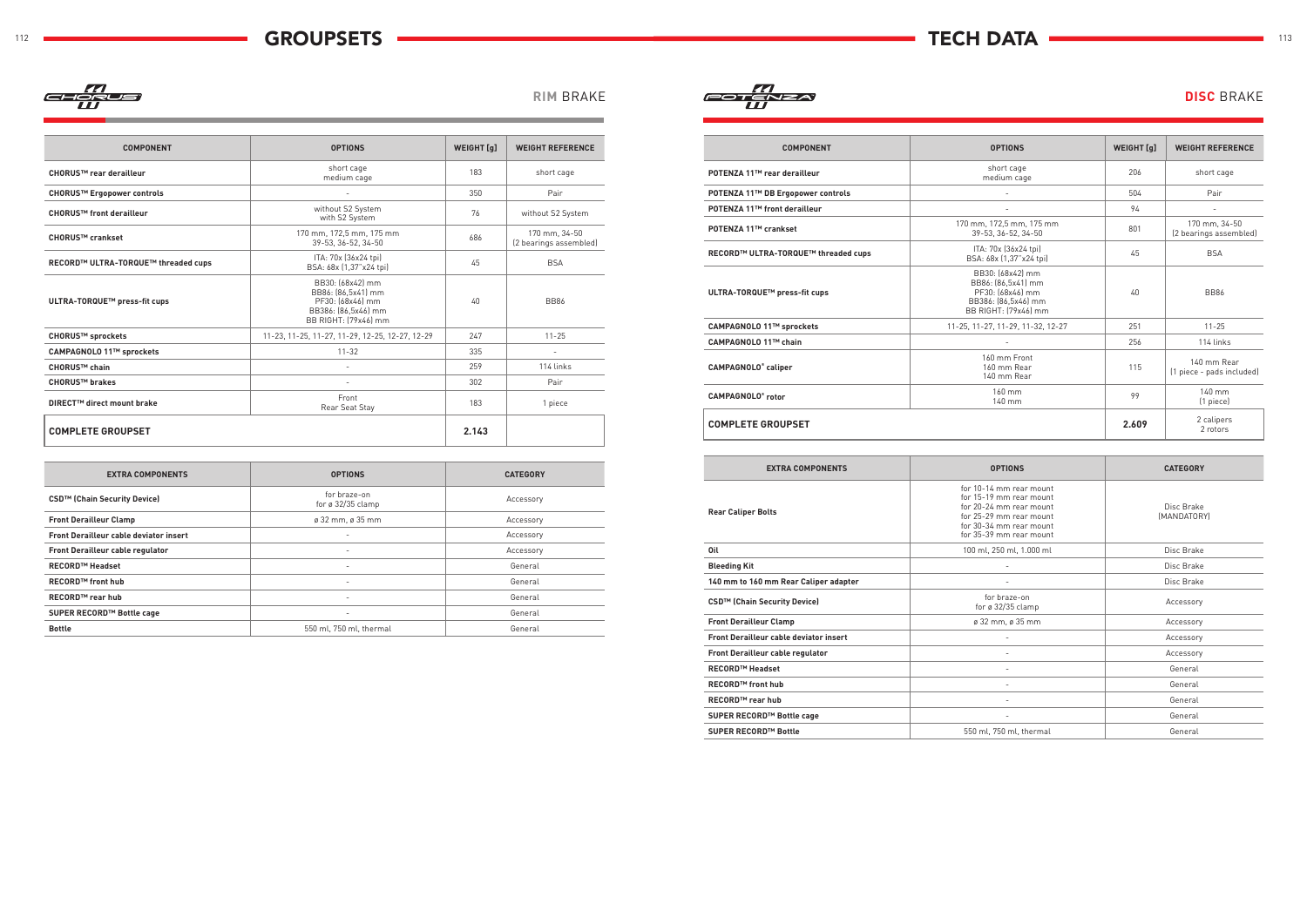## **RIM** Brake **RIM** Brake



| <b>M BRAKE</b> |  |  |  |
|----------------|--|--|--|
|----------------|--|--|--|

### **COMPONENT OPTIONS WEIGHT [g] WEIGHT REFERENCE POTENZA 11™ rear derailleur** short cage short cage short cage short cage<br>medium cage and the cage of the cage of the cage of the short cage **POTENZA 11™ Ergopower controls** - 372 Pair **POTENZA 11™ front derailleur** and the set of the set of the set of the set of the set of the set of the set of the set of the set of the set of the set of the set of the set of the set of the set of the set of the set of **POTENZA 11™ crankset** 170 mm, 172,5 mm, 175 mm 1 mm, 172,5 mm, 175 mm<br>39-53, 36-52, 34-50 801 2 bearings assemble 170 mm, 34-50 (2 bearings assembled) **RECORD™ ULTRA-TORQUE™ threaded cups**<br>
RECORD™ ULTRA-TORQUE™ threaded cups<br>  $P(A, A) = \frac{1}{27} \left( \frac{36 \times 24 \text{ kg}}{27 \times 24 \text{ kg}} \right)$ BSA: 68x (1,37"x24 tpi) <sup>45</sup> BSA **ULTRA-TORQUE™ press-fit cups** BB30: (68x42) mm BB86: (86,5x41) mm PF30: (68x46) mm BB386: (86,5x46) mm BB RIGHT: (79x46) mm 40 BB86 **CAMPAGNOLO 11™ sprockets** 11-25, 11-27, 11-27, 11-29, 11-27, 12-27 251 11-25 **CAMPAGNOLO 11™ chain** and 256 114 links **POTENZA 11™ brakes** - 319 Pair **DIRECT™ direct mount brake** Front Front Front 183 1 piece<br>Rear Seat Stay 183 1 piece **COMPLETE GROUPSET 2.339**

| <b>EXTRA COMPONENTS</b>                       | <b>OPTIONS</b>                           | <b>CATEGORY</b> |
|-----------------------------------------------|------------------------------------------|-----------------|
| CSD™ (Chain Security Device)                  | for braze-on<br>for ø $32/35$ clamp      | Accessory       |
| <b>Front Derailleur Clamp</b>                 | $\varnothing$ 32 mm, $\varnothing$ 35 mm | Accessory       |
| <b>Front Derailleur cable deviator insert</b> | $\overline{\phantom{a}}$                 | Accessory       |
| <b>Front Derailleur cable regulator</b>       | $\overline{\phantom{a}}$                 | Accessory       |
| <b>RECORD™ Headset</b>                        | $\overline{\phantom{a}}$                 | General         |
| <b>RECORD™</b> front hub                      | $\overline{\phantom{a}}$                 | General         |
| <b>RECORD™ rear hub</b>                       | $\overline{\phantom{a}}$                 | General         |
| SUPER RECORD™ Bottle cage                     | $\overline{\phantom{a}}$                 | General         |
| <b>Bottle</b>                                 | 550 ml, 750 ml, thermal                  | General         |

| <b>COMPONENT</b>                        | <b>OPTIONS</b>                                                                                            | <b>WEIGHT</b> [q] | <b>WEIGHT REFERENCE</b>                 |
|-----------------------------------------|-----------------------------------------------------------------------------------------------------------|-------------------|-----------------------------------------|
| CENTAUR <sup>™</sup> rear derailleur    | $\overline{\phantom{a}}$                                                                                  | 230               | short cage                              |
| CENTAUR <sup>™</sup> Ergopower controls |                                                                                                           | 373               | Pair                                    |
| CENTAUR™ front derailleur               |                                                                                                           | 103               | $\overline{a}$                          |
| <b>CENTAUR™</b><br>crankset             | 170 mm, 172,5 mm, 175 mm<br>$36 - 52.34 - 50$                                                             | 875               | 170 mm, 34-50<br>(2 bearings assembled) |
| RECORD™ ULTRA-TORQUE™ threaded cups     | ITA: 70x (36x24 tpi)<br>BSA: 68x (1,37"x24 tpi)                                                           | 45                | <b>BSA</b>                              |
| ULTRA-TORQUE™ press-fit cups            | BB30: (68x42) mm<br>BB86: [86,5x41] mm<br>PF30: (68x46) mm<br>BB386: [86,5x46] mm<br>BB RIGHT: (79x46) mm | 40                | <b>BB86</b>                             |
| CENTAUR™ sprockets                      | 11-29, 11-32, 12-29                                                                                       | 291               | $11 - 29$                               |
| CAMPAGNOLO 11™ chain                    |                                                                                                           | 256               | 114 links                               |
| <b>CENTAUR™ brakes</b>                  |                                                                                                           | 325               | Pair                                    |
| DIRECT™ direct mount brake              | Front<br>Rear Seat Stay                                                                                   | 183               | 1 piece                                 |
| <b>COMPLETE GROUPSET</b>                |                                                                                                           | 2.493             |                                         |

| <b>EXTRA COMPONENTS</b>                       | <b>OPTIONS</b>                                | <b>CATEGORY</b> |
|-----------------------------------------------|-----------------------------------------------|-----------------|
| CSD <sup>™</sup> (Chain Security Device)      | for braze-on<br>for $\varnothing$ 32/35 clamp | Accessory       |
| <b>Front Derailleur Clamp</b>                 | $\varnothing$ 32 mm, $\varnothing$ 35 mm      | Accessory       |
| <b>Front Derailleur cable deviator insert</b> | $\overline{\phantom{a}}$                      | Accessory       |
| Front Derailleur cable regulator              |                                               | Accessory       |
| <b>RECORD™ Headset</b>                        | ٠                                             | General         |
| <b>RECORD™</b> front hub                      | $\overline{\phantom{a}}$                      | General         |
| <b>RECORD™</b> rear hub                       | ٠                                             | General         |
| SUPER RECORD™ Bottle cage                     | ٠                                             | General         |
| <b>Bottle</b>                                 | 550 ml, 750 ml, thermal                       | General         |